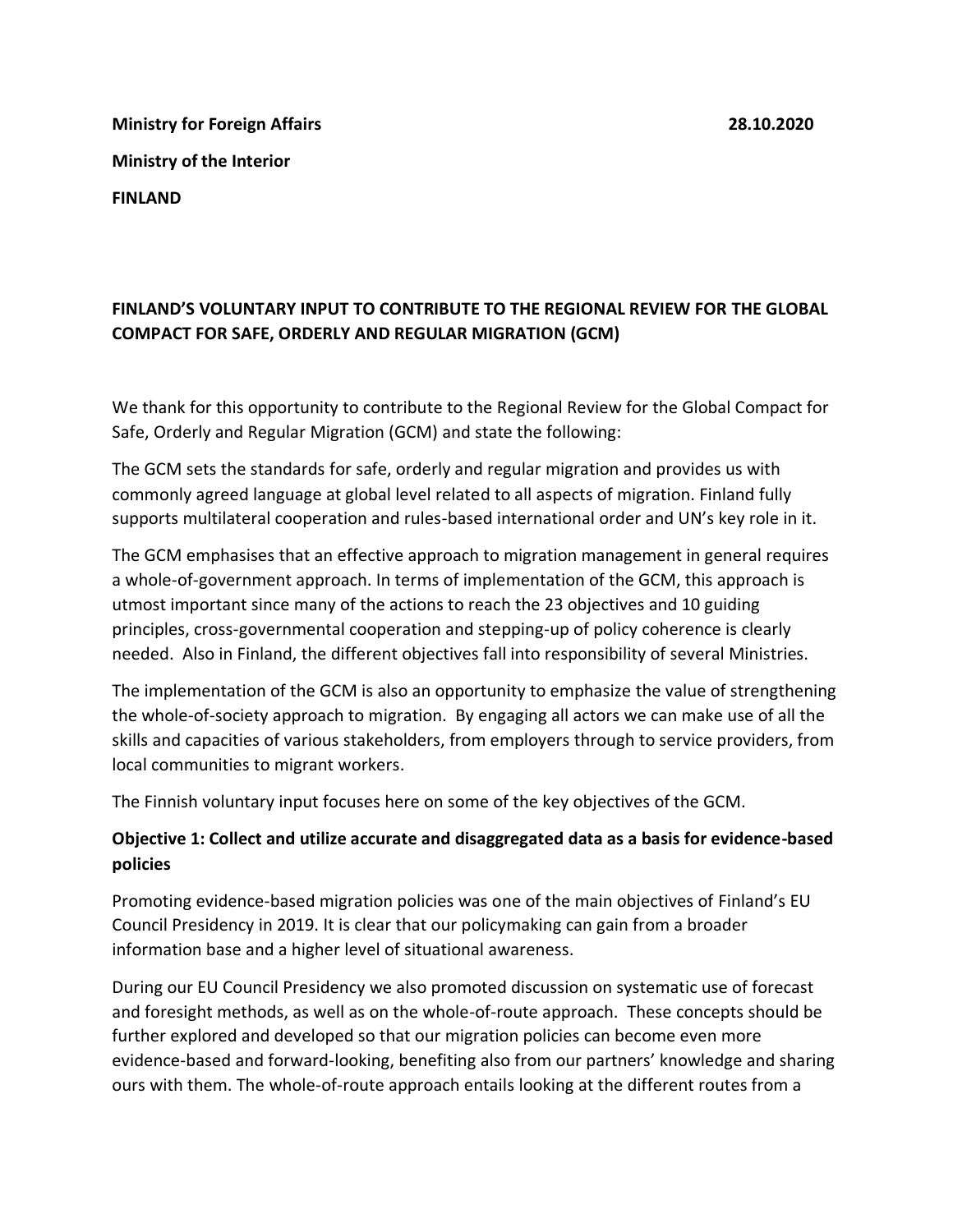broad perspective and taking into account the patterns and profiles along the whole route from countries of origin through transit countries to the EU, contributing to a comprehensive understanding of the dynamics of the routes, including the respective root causes of irregular migration.

# **Objective 2: Minimize the adverse drivers and structural factors that compel people to leave their country of origin**

In relation to objective 2 of the GCM, Finland emphasizes the need to adopt a holistic, wholeof-government approach to addressing the various underlying factors which cause forced displacement and irregular migration.

While the aim of Finnish development policy and cooperation is to support developing countries in their efforts to eradicate poverty and reduce inequality, Finland sees that each of its development policy priorities – that is 1. enhancing the rights and status of all women and girls, 2. supporting developing countries' own economies, 3. equitable and quality education and accountable governance, and 4. climate change mitigation and adaptation – also contribute in a meaningful way to the structural inequalities and the various and intersecting drivers behind irregular and forced migration.

Finland directs its development cooperation funding directly to the countries of origin and transit as well as to the stabilization of the most fragile contexts. In 2019, the three largest recipients of Finnish development funding were Afganistan, Ethiopia and Syria. Finland has also provided significant support to the EU Africa Trust Fund. Finland recognizes that addressing the drivers behind irregular and forced migration requires both long-term partnerships as well as ability to react quickly to changes. In addition to development policy and cooperation and humanitarian aid, this also requires a broad set of other instruments, including political dialogue, crises management, peace mediation as well as for instance coordinated trade, energy and climate policies.

In 2015 - 2019, the Finnish National Institute for Health and Welfare (THL) implemented the EU-SPS (EU Social Protection Systems Program) project, which aims to support the construction of social security systems in African and Asian countries.

Regarding employment issues, Finland is a founding member of the global occupational safety and health coalition coordinated by the International labour organization (ILO) and the World Health Organization (WHO). The goal of the international coalition is to support the realization of the conventions, declarations and sustainable development goals of labour protection.

Finland works to promote global health safety through international organizations and network co-operation bringing together different sectors. Human rights, the status of women and girls and the promotion of gender equality are crosscutting themes in Finland's international health policy.